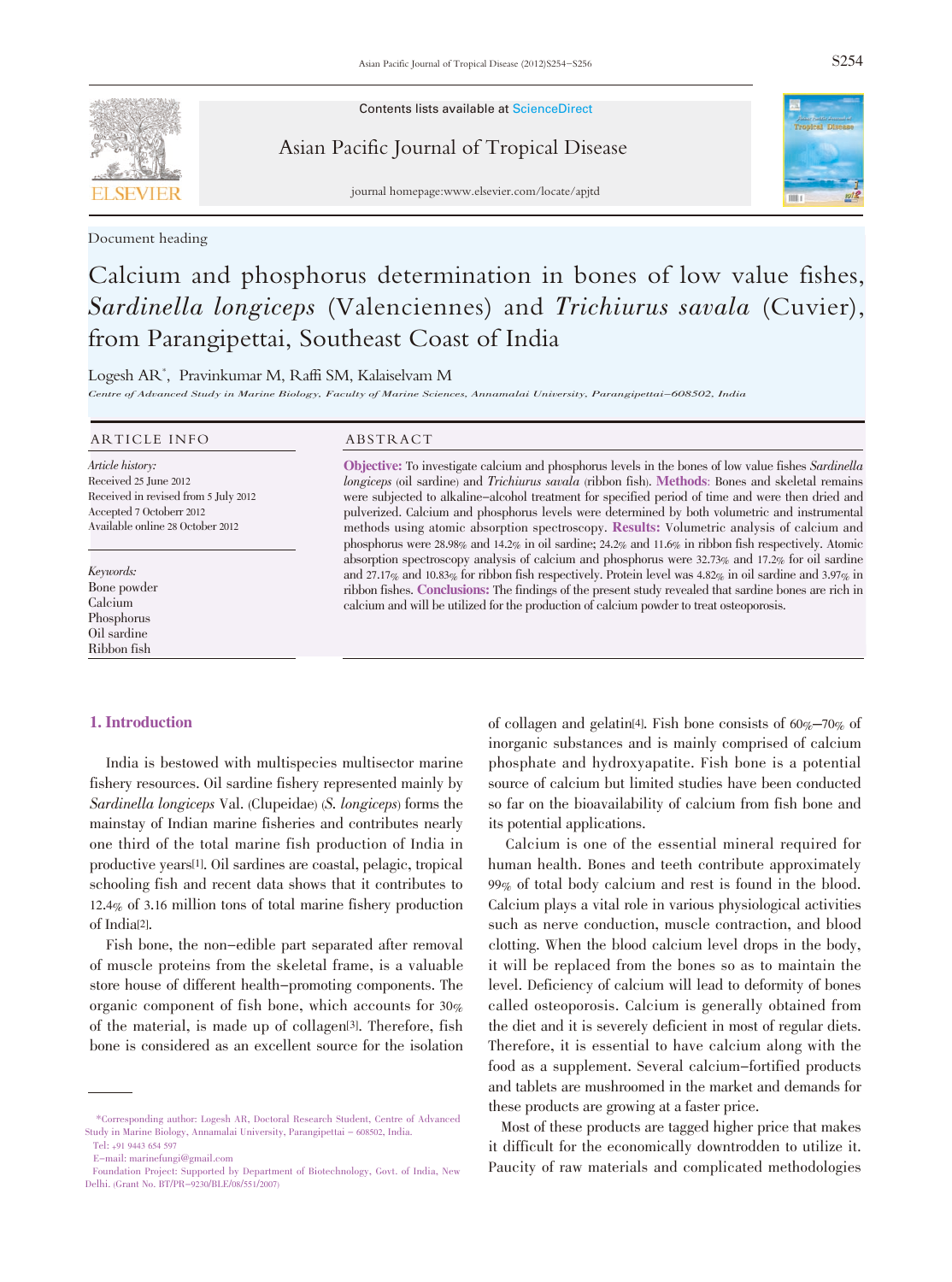involved in its production are two of the major reasons for keeping its price to higher end despite of commercial motive.

Investigations pertaining to the bioavailability of calcium from other resources which are relatively cheaper and are available round the year is found wanting. In this backdrop, an attempt has been made in the present study so as to check the availability of calcium in the bones and skeletal remain of low value fishes such as S. longiceps (Oil sardine) and Trichiurus savala (T. savala, Ribbon fish).

# 2. Materials and methods

## 2.1. Sample collection

Low value fishes such as S. *longiceps* (Oil sardine) and T. savala (Ribbon fish) were procured from the fish landings in Parangipettai, Tamil Nadu (latitude <sup>11</sup>°24' N, longitude <sup>79</sup>°46' E).

# 2.2. Methods

The fishes were degutted and tissues were removed. The skeletal remains of oil sardine and ribbon fishes were taken separately. Bones of each fish (1 000 g) were tranferred to 1 000 mL beaker separately and bones were treated with different concentration of sodium hydroxide and ethanol with different immersion time. In treatment I, bones were immersed in 0.5 mol/L sodium hydroxide for 20 h and then in 40%  $(v/v)$  ethanol solution for 15 h. In treatment II, bones were immersed in 1.0 mol/L sodium hydroxide for 30 h and then in  $60\%$  (v/v) ethanol solution for 10 h. Orthogonal experiment was conducted to analyze the yield. At the end, bones subjected to alkaline-alcohol treatment were washed with demineralized water and kept in an oven for about 2 h at <sup>80</sup> °C for drying.

The bones were then pulverized into finer particles using a pestle and mortar. Final yield of the bone powder of each experiment was recorded. Volumetric analysis of bone powder was conducted for calcium and phosphorus determination following the method of Huang[5]. The powder was further analyzed by atomic absorption spectroscopy (Varian–VAS-0091) for calcium and phosphorus levels. Protein content was determined by micro-Kjeldahl method[6] and fat content was determined by Soxlet extraction method.

# 3. Results

S. longiceps and T. savala bones were taken as raw materials and were subjected to alkaline-alcohol treatment. The yield obtained after orthogonal experiment were detailed (Figure 1). The maximum yield was obtained in treatment II with comparatively higher yield for oil sardine  $[(7.0\pm0.2)\%]$ .

Calcium and phosphorus were analyzed by volumetric methods and atomic absorption spectrometry and were detailed in Table 1. Among the two orthogonal experiments, treatment II resulted in higher levels of calcium (32.73%) and phosphorus (17.2%) for oil sardine and 27.81% and 10.83% for ribbon fish. From the results, it is inferred that treatment II was found to procure comparatively higher levels of calcium and phosphorus in both the fish samples. Further, bone powder underwent treatment II was analyzed for protein, fat and water content and the results are expressed in Figure 2.



Figure 1. Yield of bone powder obtained between the treatments (values in g/1000g of raw bones).



Figure 2. Percentage wise details of protein, fat and water for bone powder obtained from treatment-II.

#### Table 1

Levels of Calcium and phosphorus obtained in AAS and volumetric methods  $(\%).$ 

| <b>Species</b> | Treatment No | AAS   |                                       | Volumetric methods |      |
|----------------|--------------|-------|---------------------------------------|--------------------|------|
|                |              |       | Calcium Phosphorus Calcium Phosphorus |                    |      |
| Oil Sardine 1  |              | 26.39 | 16.57                                 | 25.64              | 9.61 |
| Oil Sardine 2  |              | 32.73 | 17.2                                  | 28.98              | 14.2 |
| Ribbon fish 1  |              | 19.33 | 7.21                                  | 18.91              | 7.36 |
| Ribbon fish 2  |              | 27.81 | 10.83                                 | 24.2               | 11.6 |

# 4. Discussion

Jiancong et al. have conducted the orthogonal experiment on haddock (Melanogrammus aeglefinus) fish bones with different concentrations and immersion times in sodium